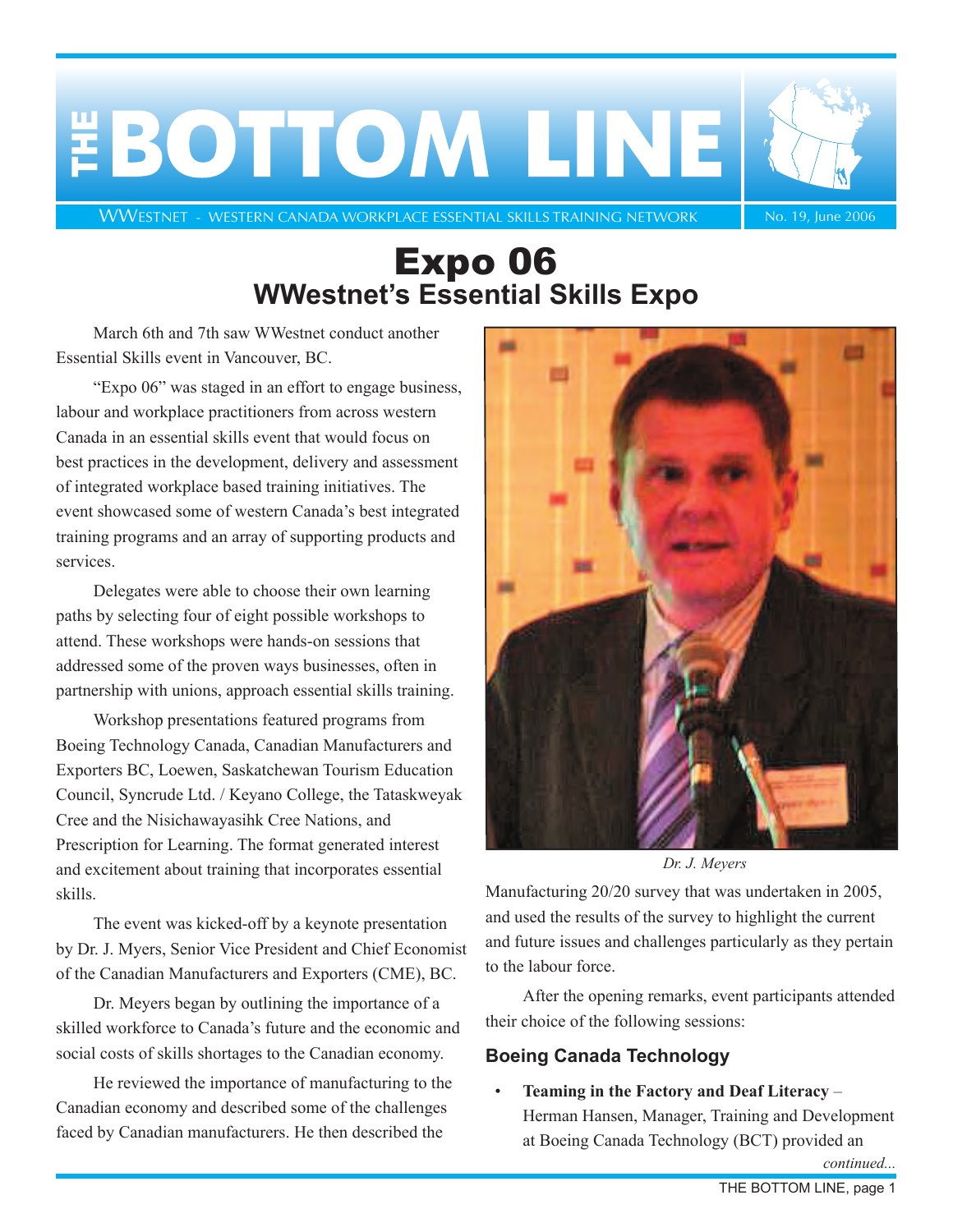### **Expo 06** *continued from page 1*

overview of essential skills initiatives at Boeing including the Deaf Literacy program and Teaming in the Factory.

• **Mature Student Diploma (MSD)** – Shannon MacFarlane and Peter Handford took participants on a journey from the beginning right through to sharing the successes of the first group of high school graduates in this workplace project. To date, 10 Boeing employees have graduated with their high school diploma (MSD) and another 10 are slated to celebrate their graduation in June 2006.

#### **Canadian Manufacturers and Exporters**

**TeamTime**<sup>TM</sup> – This program was initiated as a response to teams without teamwork and ineffectual training. Workplace education specialist, Tracy Defoe, led participants through a TeamTimeTM program session and demonstrated how the program works. TeamTimeTM lessons and materials integrate adult learning and literacy best practices with lean and teams. TeamTimeTM also includes a facilitator's manual and support.

### **Saskatchewan Tourism Education Council**

**Ready to Work** – Tim Ouellette described this program as a national project designed to introduce/ reintroduce participants to the Tourism workplace. Participants spend 12 weeks developing soft and hard skills specific to an occupation as well as working on job search skills. He outlined how essential skills were integrated into this program, the challenges and successes of the integration, and made suggestions as to how delegates might integrate these skills into their own training programs.

#### **Loewen**

• Rhonda Brechter, Manager, Organizational Development for Loewen conducted a workshop to introduce Loewen's Leadership Development and Leadership Immersion Programs to session participants. These training programs integrate

essential skills and workplace content into leadership training. This workshop provided an overview of these programs and delegates were also challenged to get involved and undertake some hands on activities.

### **Syncrude/Keyano College**

• **ERIC and SAM** – Keyano College's Hildy Hanson presented an overview of the college's partnership in training with Syncrude and introduced event participants to the Effective Reading in Context (ERIC) and Syncrude Applied Math (SAM) programs. ERIC is intended as an interactive workshop that presents participants with the opportunity to practice efficient workplace reading using proven and effective strategies. SAM focuses on the math most commonly used in the workplace using customized workplace examples and exercises.

### **Keyano College**

• **Essential Skills in Aboriginal Pre-Apprenticeship Training** – Peg Carson of Keyano College discussed the integration of essential skills into Aboriginal pre-apprenticeship. Training, focusing particularly on the Keyano/Syncrude Safety and Workplace Reading Workshop and its integration into three Aboriginal pre-apprenticeship programs. Peg then gave participants the opportunity to work through several essential skills' activities that are used in the workshop.

### **Prescription for Learning**

• **Communication Skills for the Practice of Pharmacy** – Angela Tessier delivered this workshop and provided insight into the research, development, and delivery of a program custom designed to enable internationally trained pharmacists to practice in Canada. The program uses the essential skills as a framework and focuses on the culture of the Canadian workplace, oral communication, problem solving, and written communication.

*continued...*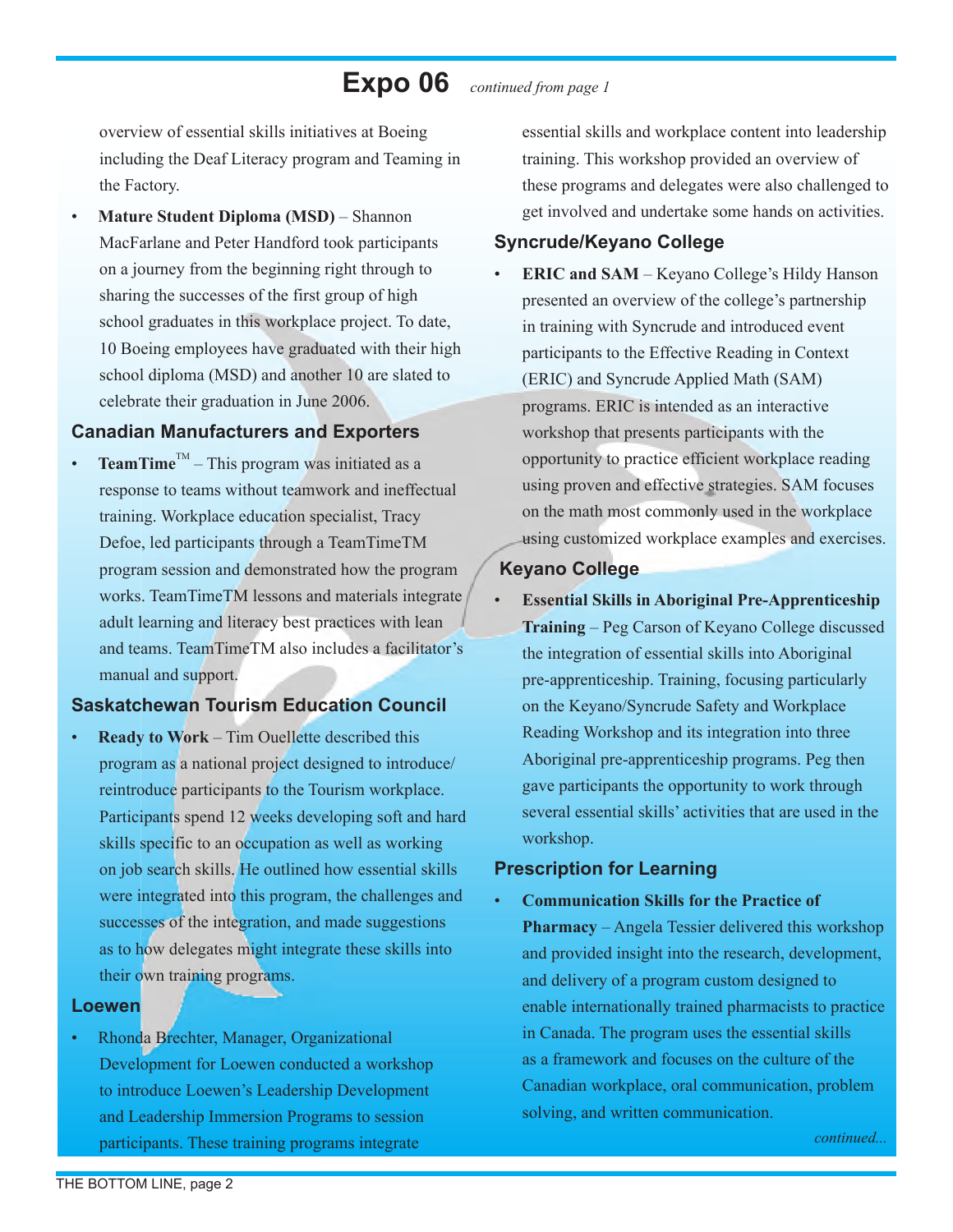### **Expo 06** *continued from page 2*

### **Tataskweyak Cree and Nisichawayasihk Cree Nations**

• **Essential Skills in Training for Cree Nation Apprentices** – Facilitators Ezra Bogle and E. Gordon McGillivray gave event participants an insight into how essential skills are used in the training provided to Aboriginal apprentices. The Tataskweyak Cree Nation employment and training initiative in Split Lake is part of one of the largest projects in northern Manitoba. Ezra Bogle described the Nisichawayasihk Cree Nation's development of Atoskiwin Training and Employment Centre (ATEC) in Nelson House MB and the training offered at the Centre, including the essential skills focused training in the second part of the presentation.

Expo 06 included an array of display booths that featured products and information from the following exhibitors:

- Applied Science Technologists and Technicians of BC
- Centre for Education & Work
- Douglas College: The Training Group
- Electrical Industry Training Institute
- Human Resources Skills Development Canada
- Skills Canada BC
- Saskatchewan Labour Force Development Board (SLFDB)
- SkillPlan: BC Construction Industry Skills Improvement Council
- WorkAble Solutions

Expo 06 was closed with an address by Yvette Souque, Program Manager at the National Literacy Secretariat.

She began by reflecting on the state of literacy and essential skills research and practice in Canada and then summarized what she had learned at the event and highlighted what she believed to be the key messages. Ms Souque said that Expo 06 confirmed that when it comes to essential skills training:



*Yvette Souque*

- There is no silver bullet. No one answer or program will work for all of the people – learners or industry – for all the time
- The needs of the workplace, industry, and learners change over time.
- Partnerships between business, labour, government and practitioners are critical to addressing issues
- Partnerships are ever changing and need time, investment, and commitment to work.
- Initiatives need ongoing commitment and investment to work
- Regardless who is providing the funding, program results, and impacts need to be evaluated. It is important to understand the return on investment for learners and employers.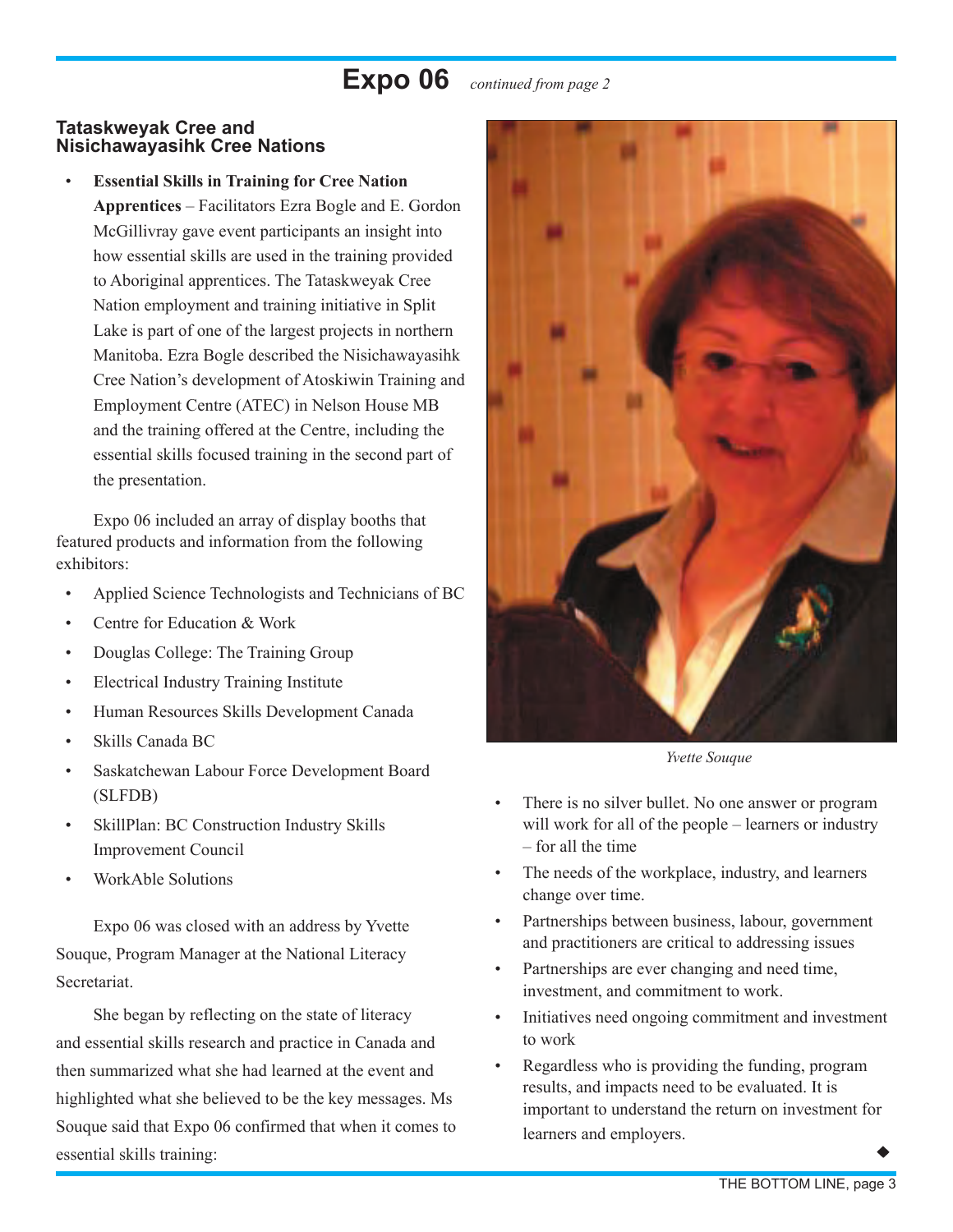# Diversification Dilemma

<span id="page-3-0"></span>Finding highly qualified front-line customer service representatives is often a challenge for any company but finding the right entry-level employee in an already tight labour market is quite another story. They just aren't available.

### Diversification Dilemma Credit unions hire/train immigrants

*Sat. Apr 15. 2006* **Winnipeg Free Press** *(Reprinted with permission)*

### BARBARA BOWES - WORKING WORLD

Working with the Department of Labour and Immigration, the credit union undertook a number of steps to develop a special new employee orientation program designed to provide

And, if your company has a policy of promoting from within, it means those jobs are frequently open as people move up their respective career ladders. If you add the issue of a recruitment and retention challenge to the challenge of managing high growth, you'll understand the dilemma faced by Cambrian Credit Union. Where are the potential employees? How do you find them?

At the same time the organization was experiencing a shortage of entry-level workers, Cambrian recognized the importance of cultural diversity and was in the preliminary stages of diversifying its workforce to better reflect its expanding customer base. It knew that representation from a wide range of ethnic cultures was good for business today also for tomorrow's world.

But the question was, "How should the credit union go about recruiting skilled immigrants into its team, especially when at least 25 new entry-level workers were required each year?" The answer lay in the development of an innovative recruitment and initiative strategy developed in collaboration with the Department of Labour and Immigration's settlement and labour market services branch.

The credit union had experienced only limited success in diversifying its workforce with skilled immigrants. Recruitment was typically accomplished on an individual referral basis and without the clear knowledge or understanding of how differences with respect to cultural

origin, education, and work experience would impact success. For instance, newcomers often had difficulty with the pace, complexity and the vocabulary used in company training programs and that no one knew how to overcome this. The credit union recognized it needed help in learning how to manage cultural differences so that people could be integrated into the workforce.



that much-needed Canadian work experience for immigrant applicants. These included:

- Identifying the current challenges with immigrant recruitment and retention.
- Conducting a needs assessment to determine program feasibility and costs.
- Identifying job competencies including English language proficiency, technical and soft skill requirements.
- Developing an essential skills profile.
- Custom designing and developing a special training program.
- Determining organizational readiness requirements.

A 17-week program was developed to provide training to qualified immigrants in the skills needed for a career in the Canadian financial services industry. First, program participants attended a five-week, non-paid orientation program that addressed the identified skills gaps that had initially created those difficult integration challenges for newcomers. The second element included a three-month paid work experience to train participants in the technical elements of being a member services representative. Thirdly, each candidate was assigned to work with an experienced employee who acted as a trainer and mentor on technical skills. The participants then could apply for any available job.

The program also identified additional training needs, such as the need for incumbent employee cultural awareness and diversity training. As a result, all supervisors

> were required to attend a customized inhouse training program. Internally, all of the senior executives and managers were supportive and involved and front line managers and trainers also contributed to the development of program content. Finally, Cambrian reached out beyond its borders to partner with the Assiniboine, Astra and Steinbach credit unions so job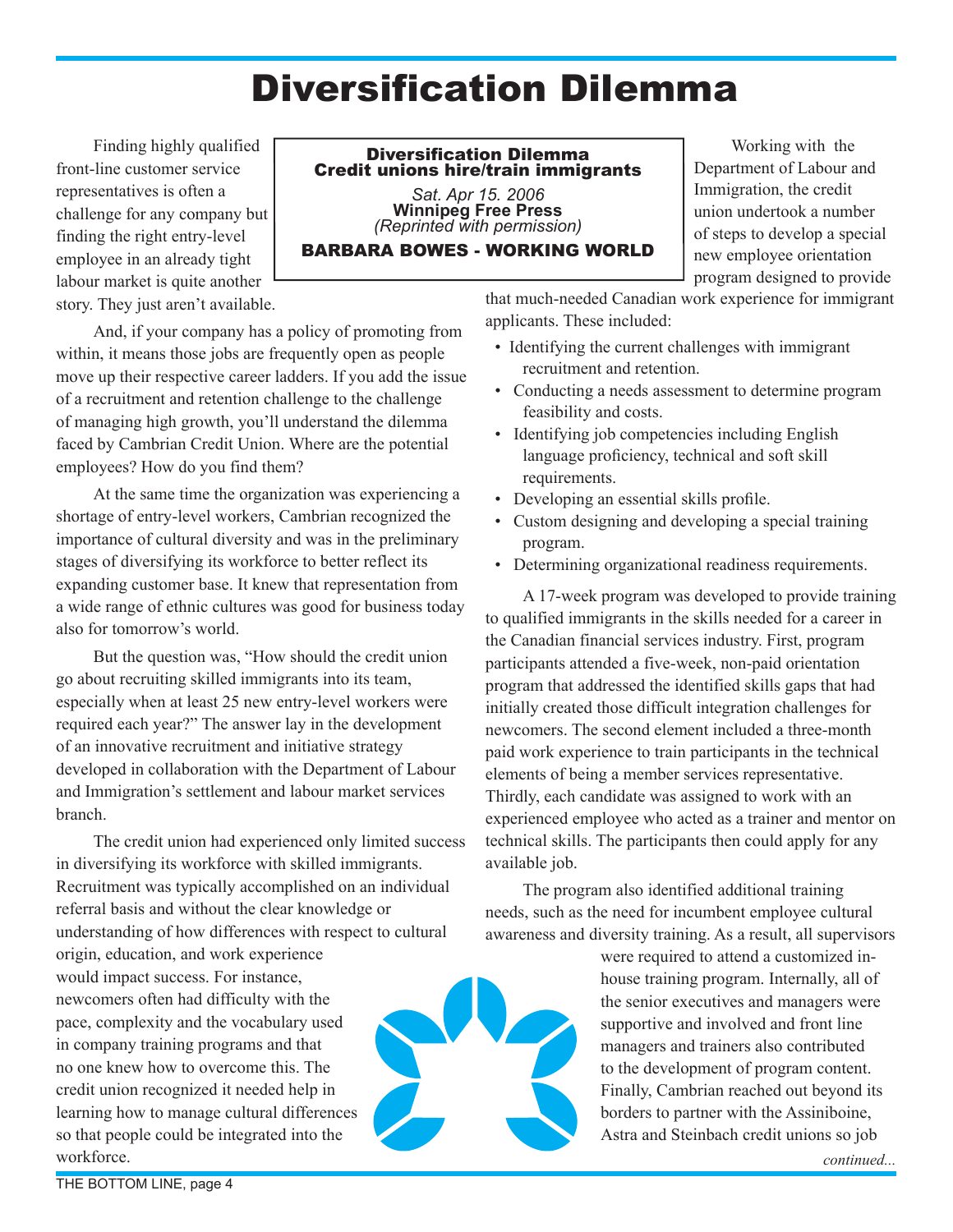### **Diversification Dilemma** *continued from page 4*

opportunities for program graduates were broadened. The four credit unions have implemented several recruitment and training programs in the last 13-month period.

In fact, at least two candidates have already been promoted. As can be expected, each credit union is more than pleased with such significantly positive results and they are more than eager for new trainees to come aboard.

And, not only are new entry-level employees now more available, the time gap to fill positions has substantially narrowed from several months to two or three weeks. So what are the benefits of such a collaborative immigrant training/orientation project? The following will apply to any workplace:

- A company will have developed a competency (skills) profile for various jobs that can be utilized both for recruitment and training.
- Candidate sourcing assistance through the circulation of job ads through the various immigrant settlement agencies will increase the candidate pool.
- A company workforce will more effectively represent the diversity seen in our local population. This serves not only as an employee recruitment and retention tool but also as a customer attraction and retention tool.
- Company employees will better understand cultural diversity and the challenges newcomers face as they integrate into our culture.
- Company employees will gain a better understanding and respect for the skills and abilities of all their team mates.
- Company managers will gain new skills in how to manage a diverse workforce. \* Entry-level jobs can be filled in a more timely manner with employees staying longer and being very loyal.

As Christina Semaniuk, vice-president of human resources for Cambrian Credit Union, the founding designer of this unique program, Michelle Manary, director of human resources for Assiniboine Credit Union, Sharon McMahon, director of human resources for Steinbach Credit Union and Mary Goodmanson, director of human resources for Astra all say, this custom designed and unique program has not only helped them to more effectively recruit new entry level employees but it has also helped the



organizations meet their secondary strategic goal, that of having a diverse workforce that more reflects their growing diverse customer base.

Today the program is so successful that managers go directly to the candidate pool of graduates rather than the time absorbing tactic of going to the market to fill an entrylevel position. And finally, after two years of challenge and hard work, Cambrian Credit Union's Immigrant Integration Program was recently recognized as in industry model through the awarding of a gold award of excellence by the Human Resource Management Association of Manitoba. Great going folks!

Source: Cambrian Credit Union Award Submission, interviews with Christina Semaniuk, Michelle Manary. Sharon McMahon and Mary Goodmanson.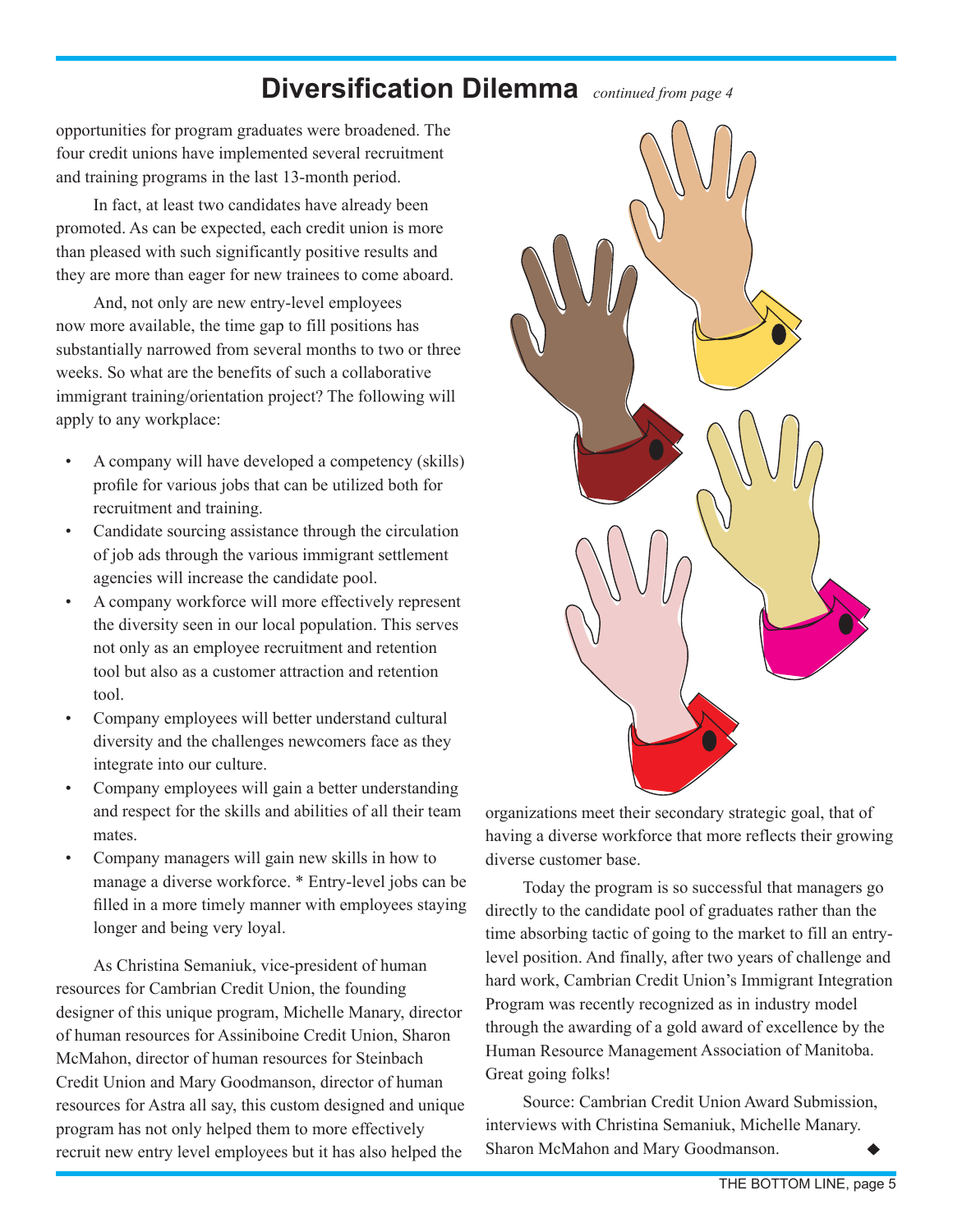# Education Indicators in Canada

<span id="page-5-0"></span>Education Indicators in Canada: Report of the Pan-Canadian Education Indicators Program, 2005 was released in late April of this year. The document is co-published by Statistics Canada and the Council of Ministers of Education, Canada (CMEC).

This is the third edition of "Indicators", the first having been published in 1996. While the Pan-Canadian Education Indicators are not the only indicators on Canadian education systems, they do incorporate extensive work aimed at harmonizing data across jurisdictions to provide consistent and high-quality information on education for all of Canada to support informed decisionmaking, policy formulation and program development. The indicators in this report were selected based on two criteria: relevance for policy development and availability of data. They are based on the most recent available data.

This report is divided into five major chapters:

- A. A Portrait of the School-age Population
- B. Financing Education Systems
- C. Elementary-Secondary Education
- D. Post Secondary Education
- E. Transitions and Outcomes

Chapter A, "A Portrait of the Schoolage Population", examines the state of the school-age population in the 1990's and highlights some of the challenges faced by

Canadian educational systems. Facts of interest include:

- Since 1990, an average of 225,000 new immigrants of all ages arrive in Canada every year. This influx is having a profound impact on the ethnic, linguistic, and cultural diversity of Canadian schools.
- The home environment of school-age children is changing. School-age children in 2001 were less likely than those in 1991 to have parents who were married.

In Chapter B, "Financing Education Systems", readers are given an overview of how Canadian education is funded. The report describes expenditures on a perstudent and per-capita basis as well as in relation to the gross domestic product (GDP), and distinguishes public and private as well as capital and current expenditures.

The third chapter, "Elementary-Secondary Education", is concerned with the indicators regarding preelementary, elementary, and secondary education. Some of the findings may be surprising to essential skills and

literacy professionals. For example:

- In 1998-1999, about 15% of both 4 and 5-year-olds performed relatively poorly on a test of cognitive development that is generally regarded as a good predictor of school readiness. Twice as many boys as girls of those ages had some speech difficulty.
- The percentage of secondary school principals who reported that the instructional and material resources of their school were adequate was higher in Canada than in most other countries.

Chapter D, "Post Secondary Education", examines a number of aspects of post secondary education in Canada. Enrolment and graduation in trade/vocational, apprenticeship, college and university programs, adult

> education and training, human resources, research and development (R&D) and the educational attainment of the working age population are discussed

> > The final chapter, "Transitions and Outcomes", looks at Canadians as they make the transition to higher education and to the labour market. While it is not surprising to learn that those with post secondary education usually earn more than those

without, it is surprising to learn that while Canadians spent more time in school in 2001 compared to 1991, the proportion of college and university students over the age of 20 was greater for the same period.

This in-depth report will prove to be a valuable resource to anyone involved in education in Canada, especially those who write proposals and seek funding for new programs. The data contained in the report will be of equal value to those who are seeking to improve or expand existing programs

The report is available in print through Client Services, Culture, Tourism and the Centre for Education Statistics, Statistics Canada, Ottawa, Ontario, K1A 0T6 (telephone: (613) 951-7608) at a cost of \$70.00 plus shipping. It can also be downloaded for free from Statistics Canada at: [http://www.statcan.ca/cgi-bin/downpub/](http://www.statcan.ca/cgi-bin/downpub/studiesfree.cgi) [studiesfree.cgi](http://www.statcan.ca/cgi-bin/downpub/studiesfree.cgi) (click on "Education") or from the Council of Ministers of Education, Canada, at [http://www.cesc.ca.](http://www.cesc.ca)